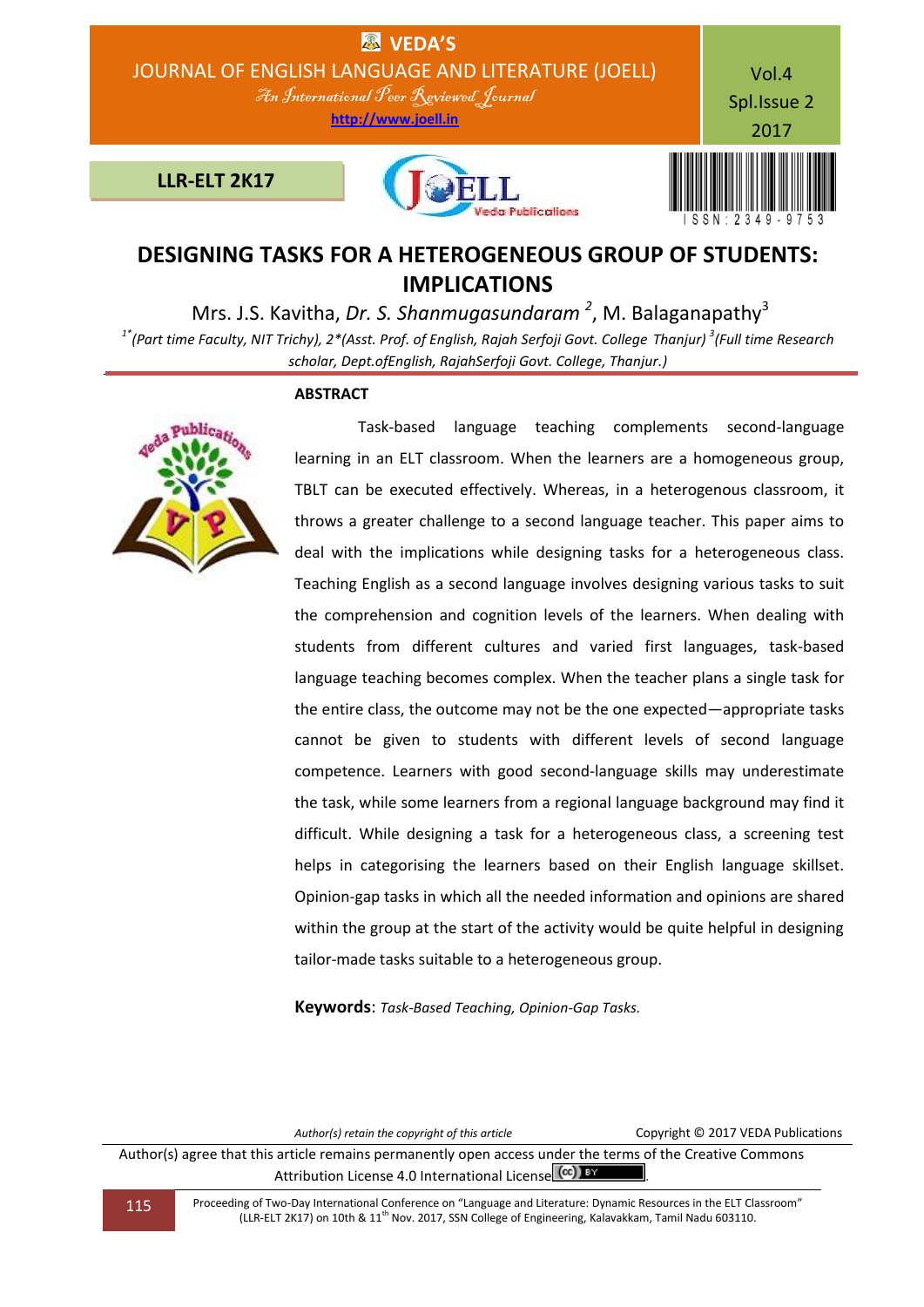## Vol.4 Spl.Issue 2 2017

#### **INTRODUCTION**

Second Language Teaching involves a lot of methodologies that are formulated to cater to the needs of the learners. Second Language Learning in the recent years has become learner-centric and is not entirely teacher-centric. So, it is important that the SL instructor is aware of the needs of the learners and provides them with the opportunity to explore the nuances of the target language. Needs are often described in terms of a linguistic deficiency, describing the difference between what a learner can presently do in a language and what he or she should be able to do (Richard 2001). The learner's speaking ability could be improved through communication practice; when a learner takes an effort to convey an idea or concept, the language competence of the learner improves to a certain level.

Communicative Language Teaching (CLT) promotes that language could be acquired only through the effectiveness of communication and the focus of CLT is not to simply enhance the knowledge of a language but to develop the system of a language through proper communication skills (Howatt 1984). Teaching a language through communication involves many methods among which Task Based Language Teaching (TBLT) is a very effective one especially when it comes to language teaching to a heterogeneous classroom.

David Nunan defines task as a piece of classroom work that involves learners in comprehending, manipulating, producing or interacting in the target language (2004). A task in a linguistic scenario means any structured language learning endeavour with a particular objective (Breen 1987). Designing of tasks for an ESL classroom requires understanding the learners' level of language competence. When the second language instructor designs a task, conscious effort must be taken as to meet the needs of the target group; one task may not be suitable to all the learners and so grouping them based on their levels of language proficiency becomes inevitable.

## **BACKGROUND TO TASK DESIGNING**

TBLT in a heterogeneous classroom would be effective only when the tasks designed by the teacher meet the demands of the mixed ability group. The ESL classroom is generally a combination of mixed ability students from varied levels of

exposure and educational standards. When the teacher gives the same task to the entire group, the outcome may not be the desired one. This is because the students with better language background tend to comprehend the task as a simpler one, whereas the mediocre and the less competent group might find it complex. So, it becomes necessary to group the class according to their level of language competency, when the classroom is not a homogeneous one. While teaching the second language, assigning tasks to smaller groups is very beneficial because when the group is smaller and homogeneous, tasks could be assigned as per the ability of the learner and specific attention towards individuals could be effective.

## **METHODOLOGY**

This study aims at presenting the implications while designing oral communication tasks for a heterogeneous classroom. It is based on the language learning competency of a class of first year Production Engineering students at National Institute of Technology, Tiruchirappalli. The ESL situation in the class is one of varied English language ability. Initially when a speaking task was given to the entire class, the response was not a great one. Only a very few students were participative and the others did not respond even when prompted with questions. Some students did not speak on their own but with prompts given to assist them they made an effort to speak.

The students were divided into three groups based on their level of language proficiency.

Group I – CBSE Students.

Group II – State board English medium students.

Group III – Regional medium students.

The basic idea was to motivate all the participants to involve them in an oral communication activity. In group I, the students were all from an urban background with a better exposure to English language skills. The participants in the groups II and III were a combination of urban and rural students. The challenge to the teacher was that the task had to be designed in a way as to enhance the speaking abilities of the students from all the three groups.

The participants from CBSE background were given an opinion-gap task. This enabled the

116 Proceeding of Two-Day International Conference on "Language and Literature: Dynamic Resources in the ELT Classroom" (LLR-ELT 2K17) on 10th & 11<sup>th</sup> Nov. 2017, SSN College of Engineering, Kalavakkam, Tamil Nadu 603110.